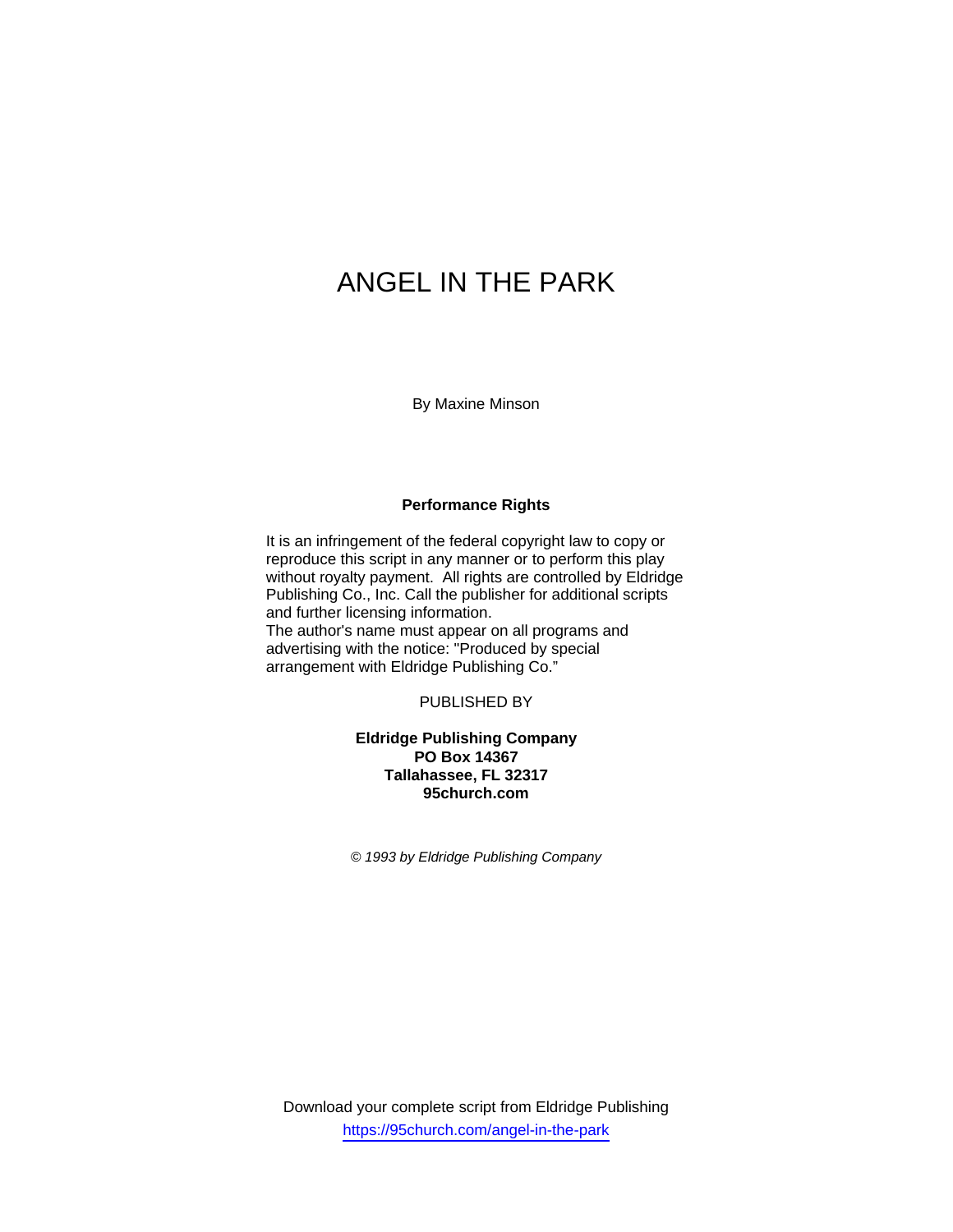#### **STORY**

 Each Christmas season an eccentric philanthropist disguises himself for the explicit purpose of observing people and bestowing upon some worthy recipient a reward for his or her outstanding moral characteristics.

 This year, the day before Christmas, the philanthropist disguises himself as a beggar in the city park. He encounters some colorful characters in a short span of time. There is Disco Danny, the ambitious young entertainer and his "Dancing Dolls," who is so intent upon his own career that he cannot devote time or money to help a poor beggar. The beggar meets two society ladies, who deceive themselves that they are contributors to charity; a thief with a smooth tongue and a coat lined with stolen watches; and the Sweet Singers of Charity. He also witnesses a knock-down brawl with a local Santa Claus. Charity seems to be a word that everyone has lost the meaning of until Harriet Adams appears on the scene. Children accompany Harriet, who is handicapped, from the orphanage. She wins the heart of the audience and the beggar with her generous spirit.

 This is a play designed to carry a moral message, which is most meaningful during the Christmas season, while also presenting characters in humorous circumstances. The play is short and lends itself to a low budget and quick production. It can be presented with as few as sixteen people or as many as thirty-one.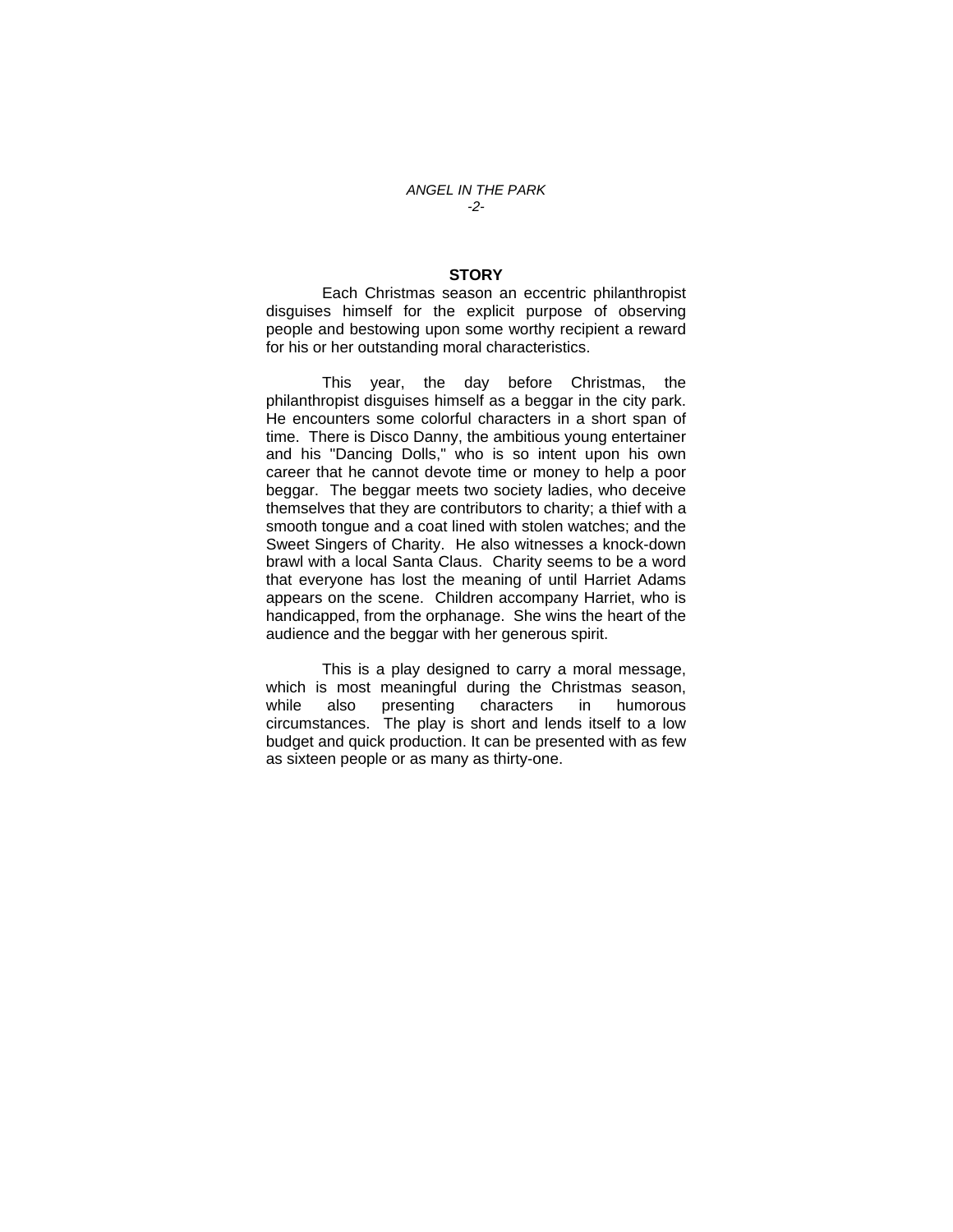## **CAST OF CHARACTERS**

**CHARLES VAN CASTLE III**: A middle-aged, wealthy philanthropist.

**JAMES**: Mr. Van Castle's efficient, uniformed driver.

**LEADER OF THE SWEET SINGERS OF CHARITY**: An overly pompous, authorative woman.

**SWEET SINGERS OF CHARITY**: A choral group. *(2-10 people.)* 

**SANTA CLAUS**: A rather ill tempered Santa.

**POLICE OFFICER #1**: An over-worked, disgusted officer.

**POLICE OFFICER #2**: Another.

**DISCO DANNY**: A young, ambitious, second-rate entertainer.

**DANCING DOLLS**: Danny's second-rate back-up dancers. **THIEF**: A sinister man with a long coat and hat.

**CHARLOTTE**: A society lady.

**ELMIRA**: Another.

**HARRIET ADAMS**: Handicapped lady who works at orphanage.

**CHILDREN**: 2 to 5 children from the Eastridge Orphanage.

### **SYNOPSIS**

**STAGE SETTING**: The stage is bare except for a park bench located UCS and a garbage can marked "ClTY PARK" located USR.

**PLAYING TIME**: About 25 minutes.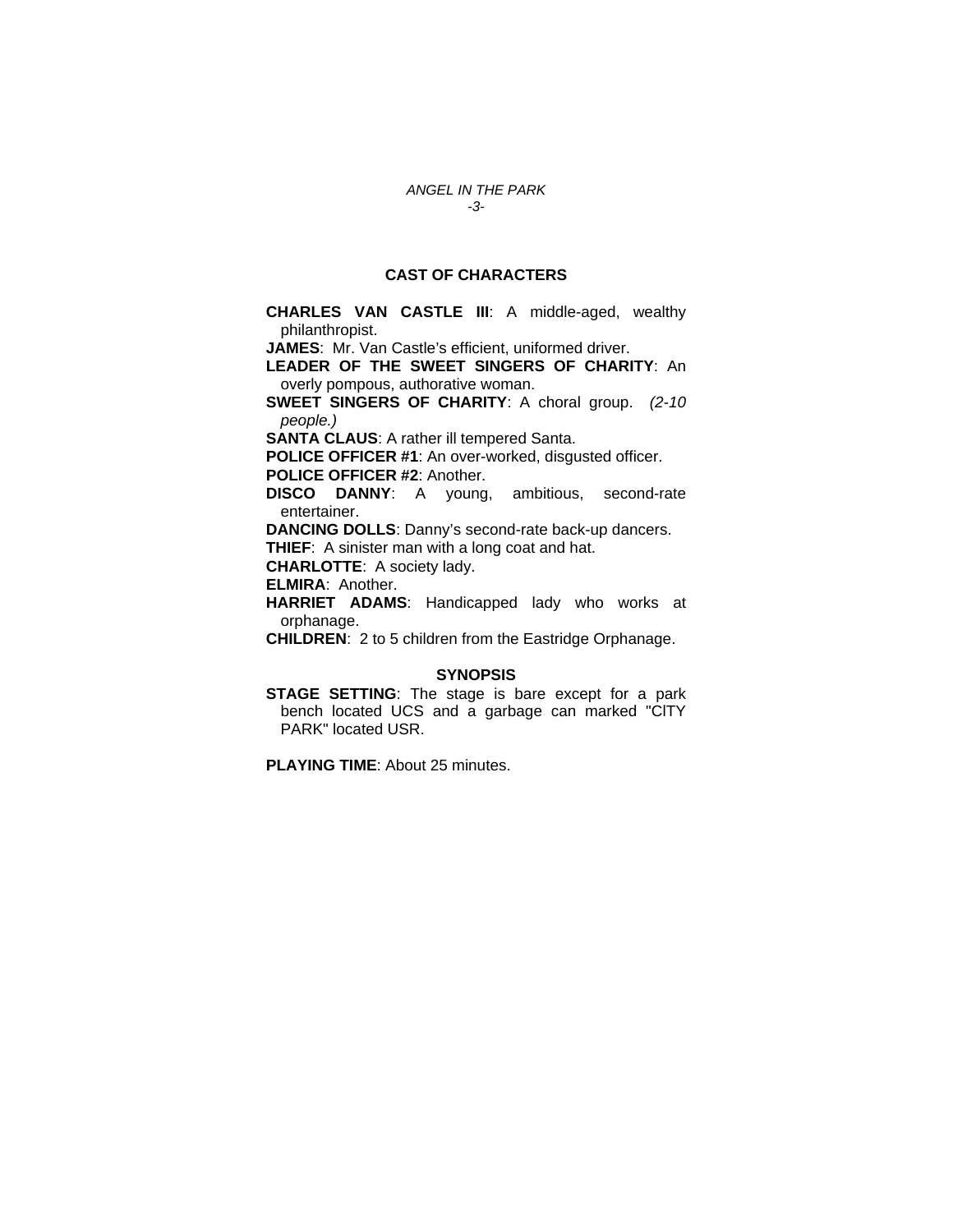*ANGEL IN THE PARK -4-* 

#### **ANGEL IN THE PARK**

*(AT RISE: CHAUFFEUR enters SL carrying a large paper sack. HE crosses to CS, looks around, then turns and calls offstage L.)* 

- CHAUFFEUR: It's all right, Mr. Van Castle. There's no one about. You can come over.
- *(Mr. VAN CASTLE, well dressed enters SL.)*
- MR. VAN CASTLE: Thank you. James. Yes, it's quite deserted. Good, I can change without anyone seeing.

*(There is a furtive activity. The CHAUFFEUR takes an old, tattered, and obviously worn coat from the sack. There is also a wig, a mustache, and an old, worn hat.)* 

- MR. VAN CASTLE: I know it's eccentric of me, but I tell you this is my favorite time of the year. I really look forward to this bit of deception. You know James; it gives me an insight into people that would otherwise be totally impossible to achieve ... here, let me have the hat. *(Places the hat on HIS head.)* Now how do I look?
- CHAUFFEUR: Well sir, if I do say so ... rather like a typical bum in the park. Certainly not like Arthur Van Castle III, the president and chairman of the board of the largest conglomerate on the East Coast.
- MR. VAN CASTLE: Good ... good. Exactly what I want. You know James; my action would never be workable if people had any conception of who I really was.
- CHAUFFEUR: I do think, sir, that it is a most generous thing you do.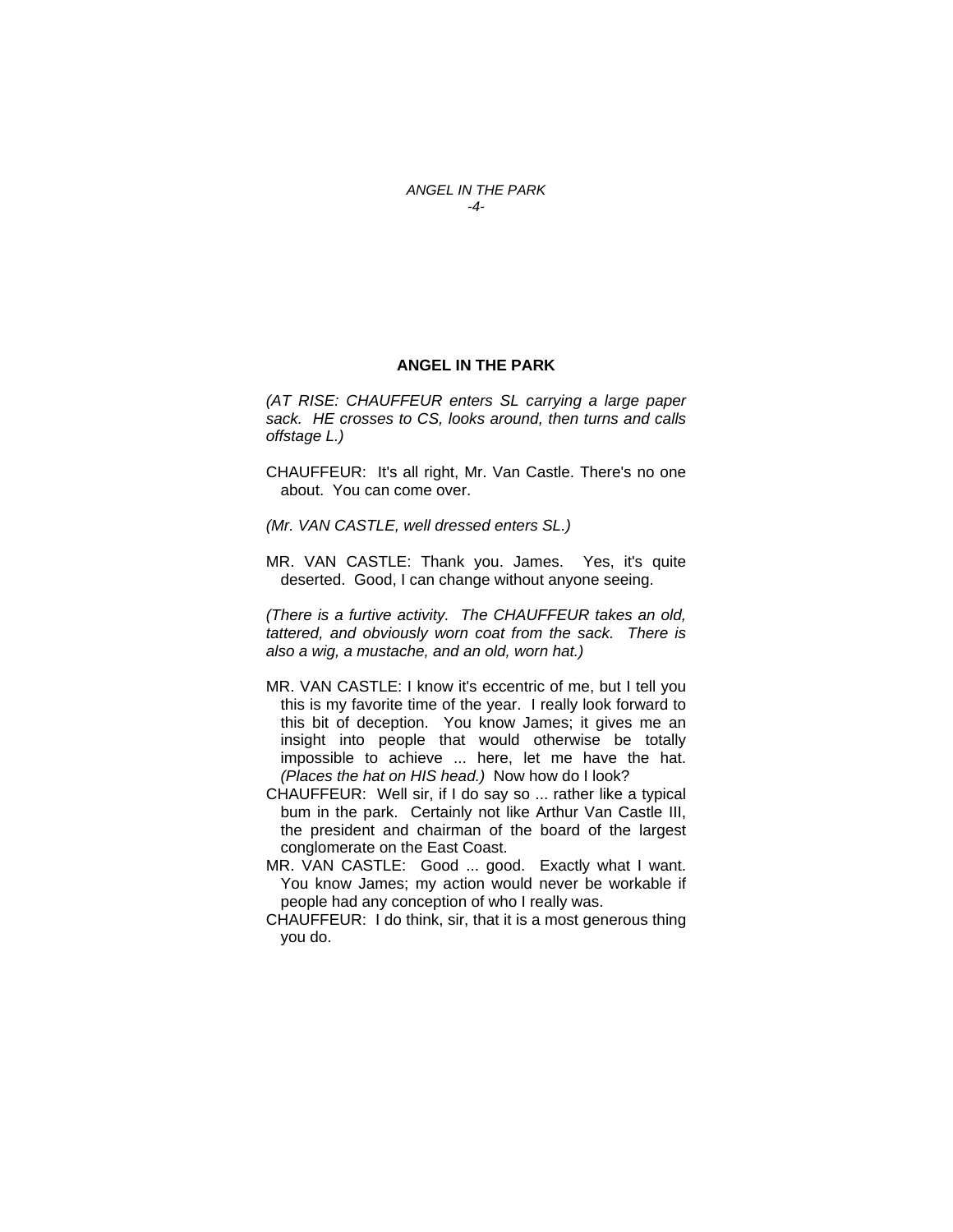#### *ANGEL IN THE PARK -5-*

- MR. VAN CASTLE: Nonsense, James. Actually, I am the one who gains from this guise. In the world of high finance and corrupt business practices, I occasionally need to have my faith in the basic goodness of man reconfirmed. The Christmas season always gives me the opportunity to do just that.
- CHAUFFEUR: But still, sir, such a generous monetary contribution is exceptionally unusual, especially given in such an unusual manner.
- MR. VAN CASTLE: I suppose it is in a way ... but by sitting here in this park during this season of the year, I will have the advantage of seeing people at their best and at their worse. I just happen to believe that goodness justifies reward for its own sake. And since I happen to have been abundantly blessed in the financial area of life, I like to share a bit of that wealth with someone who least expects it, but yet richly deserves it. I don't think this is really so unusual ... at least, I hope such an attitude is not.
- CHAUFFEUR: Well, you seem all ready to begin your search for this worthy person. Is there anything else before I leave, sir?
- MR. VAN CASTLE: No, I think not, James. Just be sure to return by four o'clock. Remember I have that Christmas party that I must attend at the office at that time.
- CHAUFFEUR: Very well, I will see you at four. Good-bye, sir.

*(The CHAUFFEUR touches his hat, turns and exits SL. MR. VAN CASTLE settles himself on the park bench. He picks up his newspaper and unfolding it begins to read. The singing of a Christmas carol by a group is heard faintly and then more distinctly offstage SR. The singing increases in volume and several people enter SR. 'They are dressed in black. The group LEADER is carrying a tambourine and a large sign over her shoulder, which reads "SWEET SINGERS OF CHARITY." The Leader stops singing and holds up her hand for silence when she sees Mr. Van Castle. The others cease singing.)*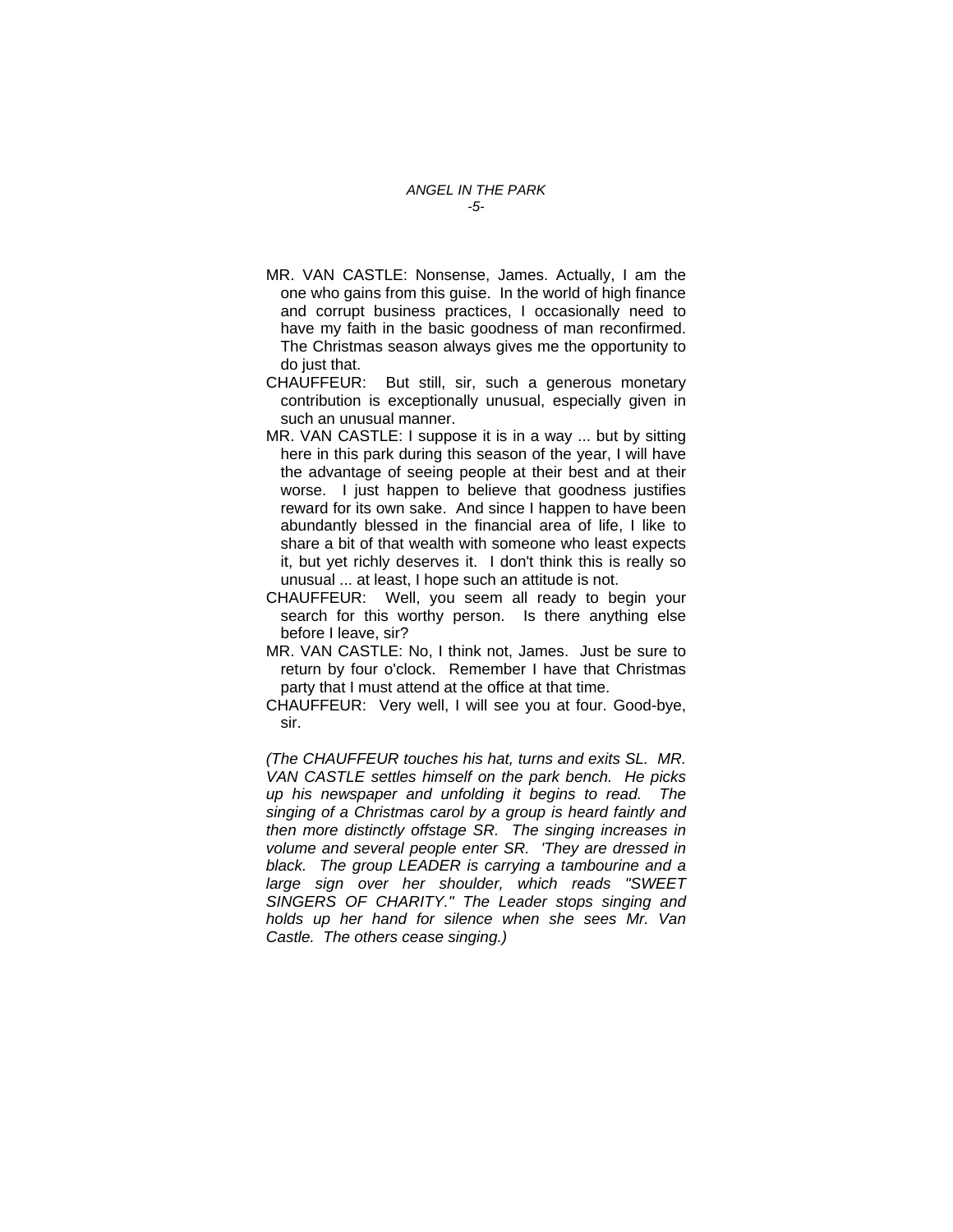LEADER: Oh, look, my beloved. Here is a poor, lonely soul in need of our consolation and the blessings of our songs.

*(The LEADER crosses USL of the park bench. The SINGERS crowd around U and UR of the bench. The LEADER extends her Tambourine to MR. VAN CASTLE.)* 

LEADER: My good man, perhaps you would care to received a blessing and contribute to our efforts. A dollar, perhaps two ... or some change ... whatever you can give...

*(SHE is interrupted by a bell RINGING off SL. A SANTA in a rather bedraggled suit is carrying a kettle and RINGING a bell. He enters SL and crosses DSL while RINGING the bell and calling out in a listless monotone.)* 

SANTA: Ho, ho, ho ... Merry Christmas everybody, Merry Christmas.

*(The LEADER stares at him for a moment. Then she indignantly regains her composure and motions her troupe to follow her. THEY move DSL and resume their singing, which is simultaneous with the bell RINGING and the chanting of SANTA. This continues for a clamorous moment and then the Leader shakes her head negatively. She holds up her hand to cease singing and crosses to the Santa who is still chanting and RINGING his bell oblivious to the disconcertment HE is causing.)* 

LEADER: My good man. *(SHE holds up her hand indicating for him to stay. HE stops and looks at her.)* We are the Sweet Singers of Charily and we were here first. We are attempting to shower blessings upon others with our caroling. I'm afraid that you are interfering with our efforts. I must ask you to take your bell and go elsewhere. We simply cannot have such interruption.